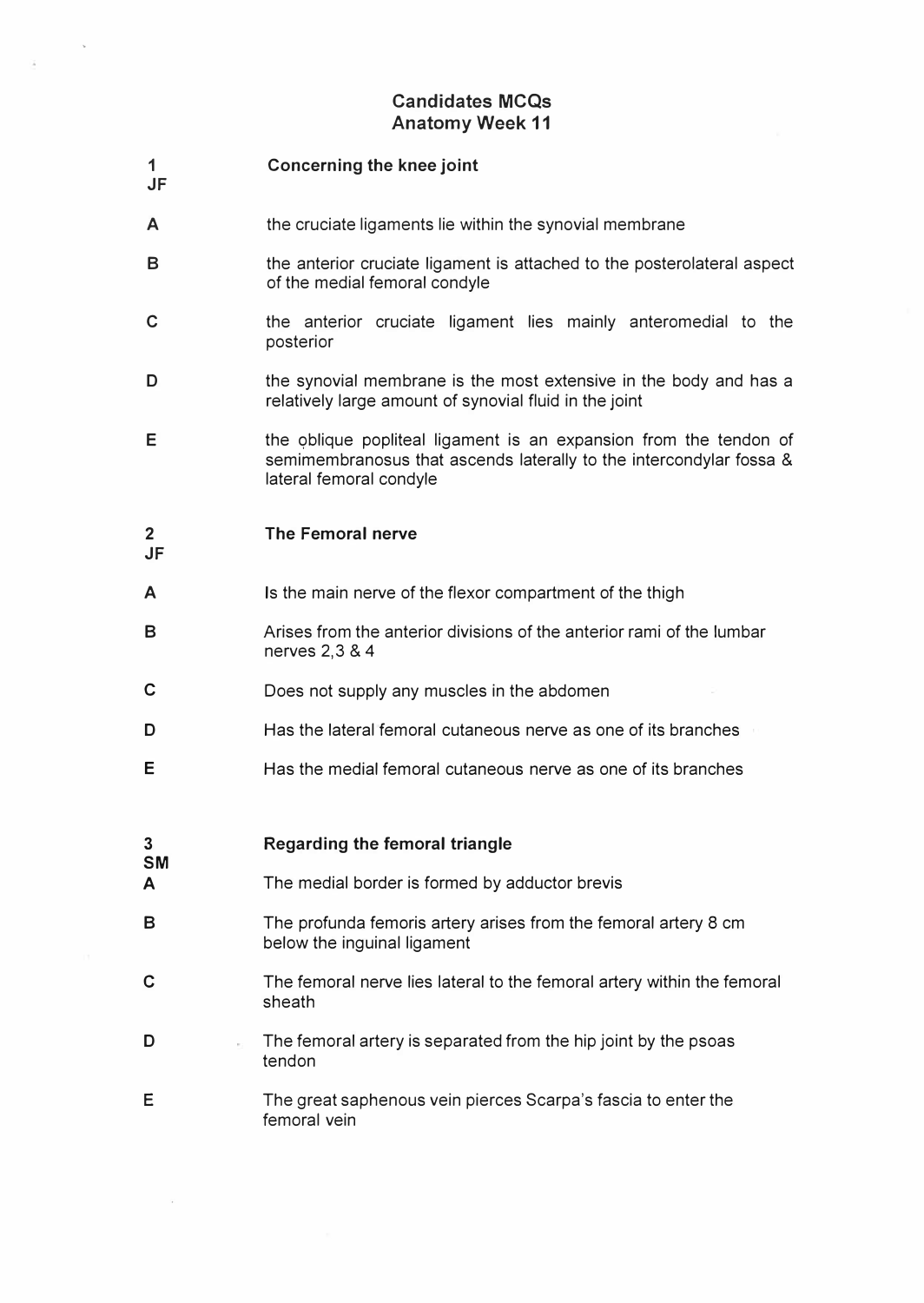| 4<br><b>SM</b><br>A | In the knee joint                                                                                                                                |
|---------------------|--------------------------------------------------------------------------------------------------------------------------------------------------|
|                     | The anterior cruciate ligament inserts into the medial femoral condyle                                                                           |
| В                   | The lateral collateral ligament is attached to the lateral meniscus                                                                              |
| C                   | Rotation occurs in both flexion and extension                                                                                                    |
| D                   | The articular area between femoral condyle and tibia is smaller in the<br>medial compartment                                                     |
| Е                   | Cruciate ligaments are extra-synovial                                                                                                            |
| 5<br><b>MD</b><br>A | Which artery is not a branch of the femoral artery?                                                                                              |
|                     | Superficial external pudendal                                                                                                                    |
| В                   | Deep external pudendal                                                                                                                           |
| C                   | Descending genicular branch                                                                                                                      |
| D                   | Lateral circumflex femoral                                                                                                                       |
| E                   | Superficial circumflex iliac                                                                                                                     |
| 6<br><b>MD</b>      | With regard to the cutaneous nerve supply of the anterior<br>compartment of the thigh                                                            |
| A                   | The obturator nerve (L2, L3, L4) is a branch of the lumbar plexus and<br>supplies skin over the medial side of the thigh                         |
| в                   | The lateral femoral cutaneous nerve (L2, L3) is a branch of the<br>femoral nerve                                                                 |
| C                   | The ilioinguinal nerve is derived from L1, L2 and mainly supplies the<br>skin of the root of the penis and the anterior one-third of the scrotum |
| D                   | The medial femoral cutaneous nerve (L2, L3) is a branch of the<br>lumbar plexus                                                                  |
| E                   | The genitofemoral nerve is derived from L1, L2 and supplies skin<br>over the femoral triangle                                                    |

 $\mathcal{O}(\mathbb{R}^d)$